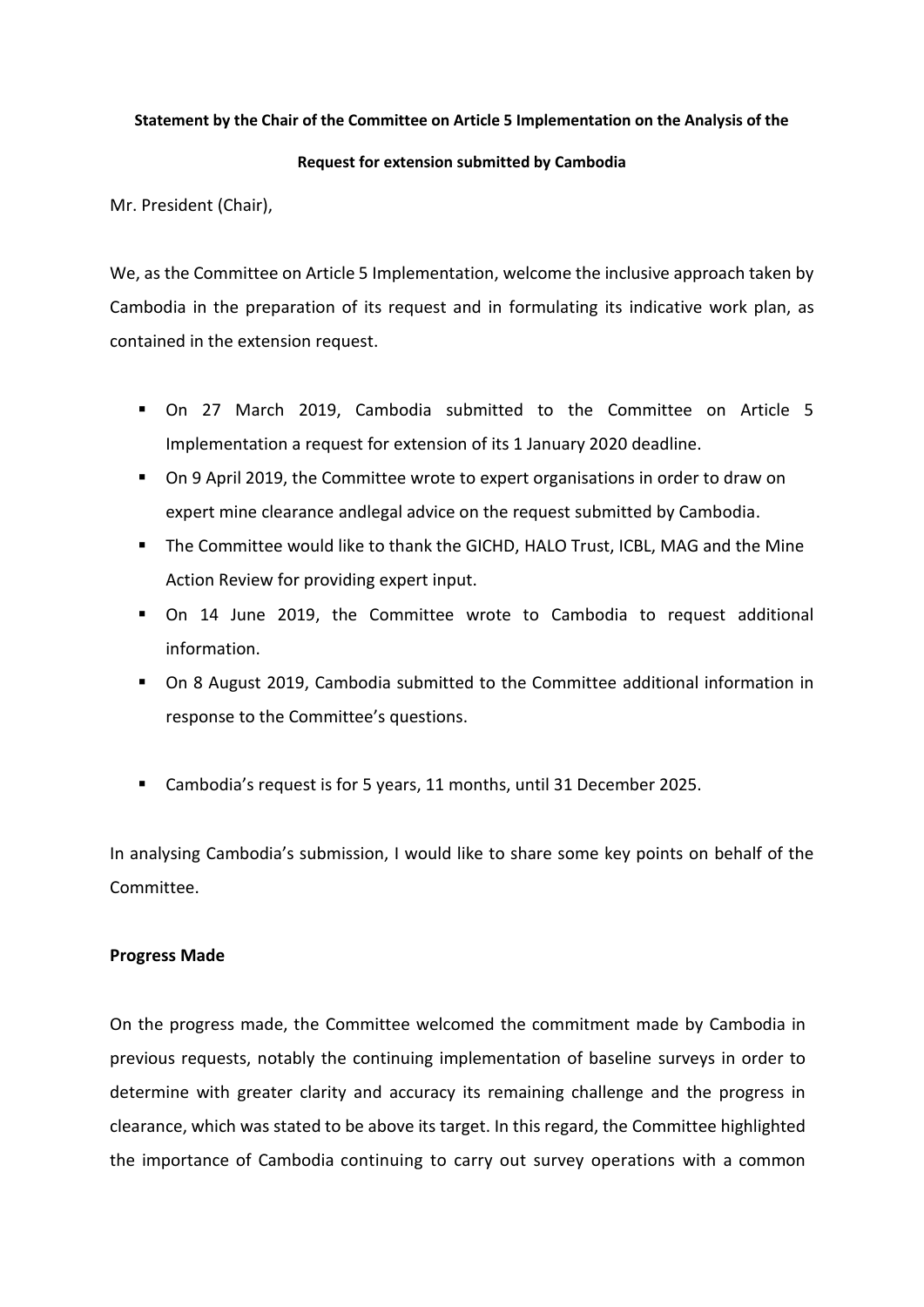method being applied by all those involved. The Committee highlighted the importance of Cambodia ensuring an evidence-based approach to the classification of land as suspected or confirmed in accordance with the International Mine Acton Standards (IMAS). The Committee also highlighted the importance of survey efforts resulting in greater clarity of Cambodia's remaining Article 5, or clearance, challenge.

The Committee further noted the importance of Cambodia continuing to report on its progress in a manner consistent with the IMAS.

Cambodia has highlighted quite clearly the circumstances which impeded Cambodia from achieving its deadline.

## **Cambodia's remaining challenge**

The request contains information concerning Cambodia's remaining challenge. In this regard, the Committee highlighted the importance of Cambodia reporting on its remaining challenge in a manner consistent with IMAS, namely disaggregating by suspect and confirmed hazardous area in order to ensure clarity regarding its remaining challenge.

## **Implementation of its work plan**

Concerning the implementation of Cambodia's work plan, the request indicates that a key component of Cambodia's work plan is an agreement between Cambodia and Thailand to address anti-personnel mine contamination near un-demarcated border areas. The Committee noted that Cambodia and all States Parties could benefit if additional clarity was provided on the location and status of areas suspected to contain mines along the Cambodian-Thai border and that all could benefit by Cambodia providing updates on such matters at intersessional meetings and at Meetings of the States Parties.

Also concerning Cambodia's work plan we noted the importance of Cambodia's efforts to increase its capacity for clearance and continuing its efforts to ensure the implementation of its gender mainstreaming plan, including through the recruitment of additional deminers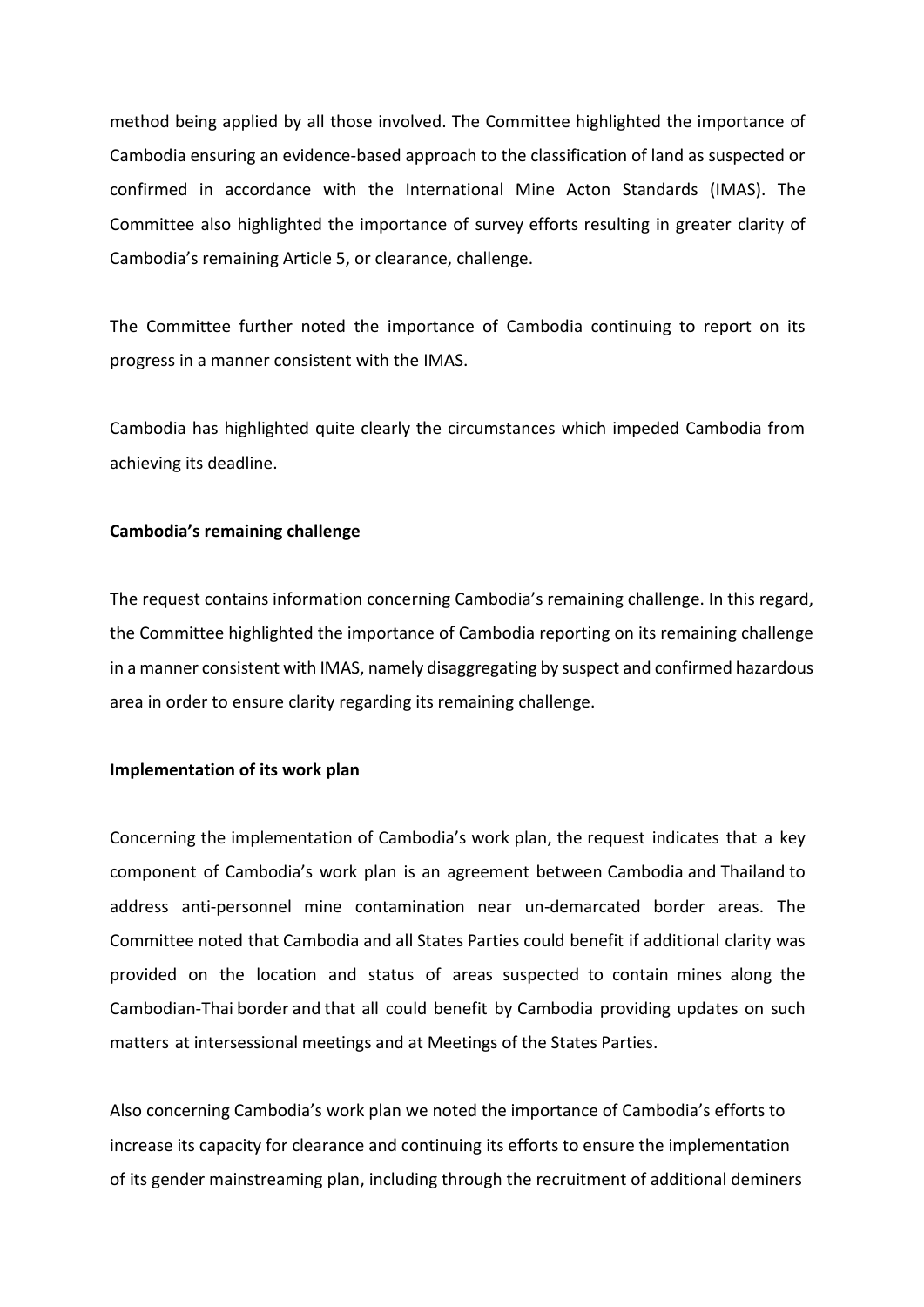and continuing to report on these efforts.

Furthermore, concerning Cambodia's efforts to finalise the baseline survey, the Committee highlighted the importance of Cambodia ensuring an evidence-based approach to the classification of land as suspected or confirmed, in accordance with the IMAS.

# **Concluding remarks**

In conclusion, noting that the request contains a three-year indicative work plan for the period of 2019-2021 and that the implementation of Cambodia's national demining plan will be affected by new information, agreements on survey and clearance in border areas, the impact of results from baseline survey activities that are projected to be completed in the remaining 73 districts by 2020, the plan to revisit 12,000 suspected hazardous areas identified during the initial baseline survey, as well as Cambodia's aim to declare 500 villages mine-free by the end of 2021.

The Committee noted that the Convention would benefit from Cambodia submitting to the Committee an updated detailed work plan by 15 August 2022, and 30 April 2024, for the remaining period covered by the extension.

The Committee noted with satisfaction that the information provided in the request and subsequently in responses to the Committee's questions is comprehensive, complete and clear. In thisregard, the Committee noted that the Convention would benefit from Cambodia reporting annually by 30 April, as part of its Article 7 obligations, to the States Parties on the following:

- a. Annual progress of baseline survey activities, in the remaining 73 districts disaggregated, in a manner consistent with the IMAS, including the identification of new mined areas, and theirimpact on annual targets as given in Cambodia's work plan;
- b. Progress made relative to the commitments contained in Cambodia's annual